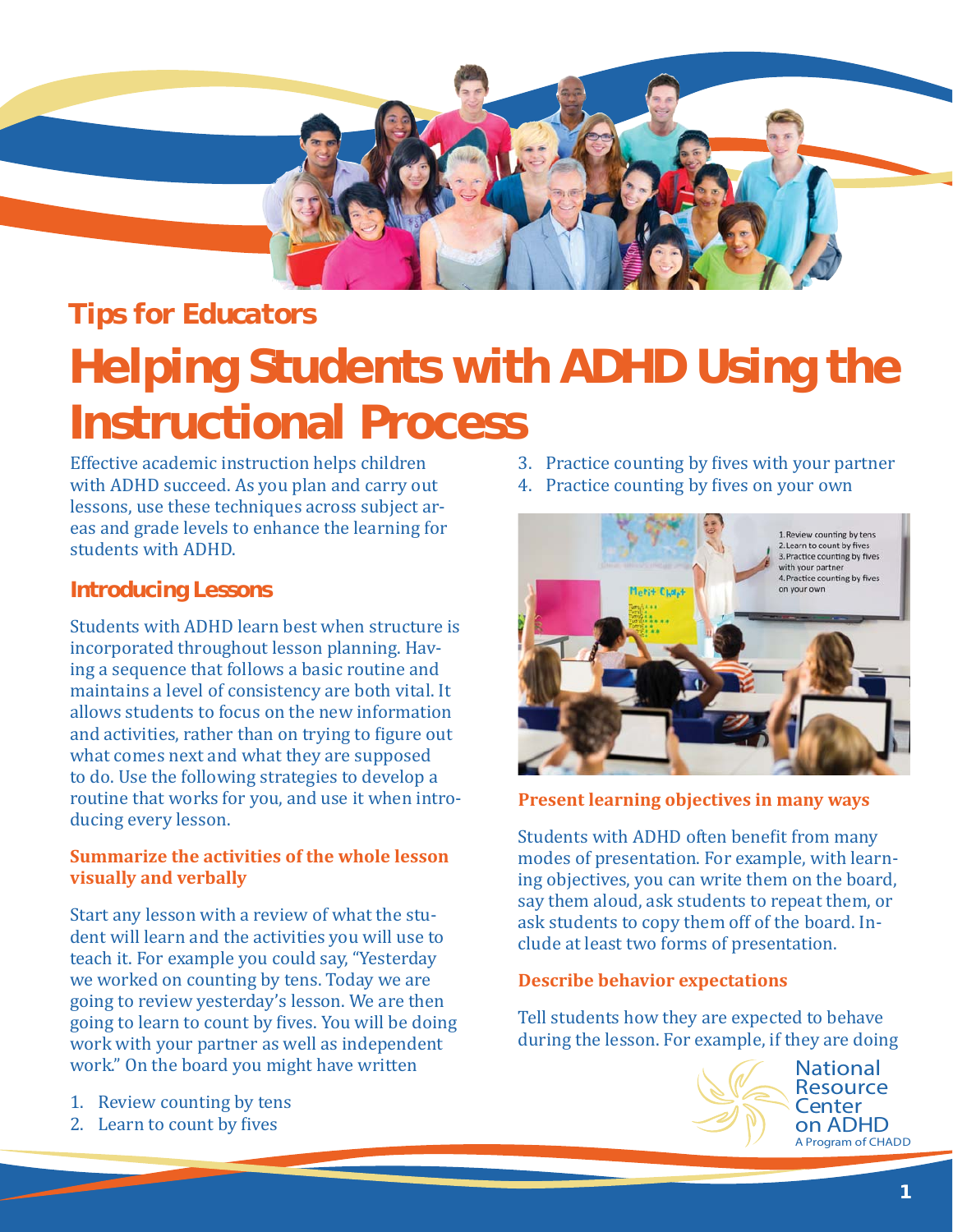group work, explain that they may talk with their partner or group. If they are doing independent work, you might tell them you expect them to work quietly. You also want to include how they can get your attention if they have a question, need help, or if the behavior expectations provide a challenge, e.g., they feel disrupted by other students talking.

### **List materials**

Tell students the materials they will need during the lesson rather than leaving them to figure it out on their own. Be specific. For an art project, tell them specifically the items they will need, such as "three sheets of construction paper, their crayons, and scissors." For a reading assignment, you might tell them they need their reading book, workbook, and two pencils.

# **Include time limits**

Tell students how long they will have to work on each activity, and consider setting a timer to help them externally see the time. Include the specific



time set aside for each part of the lesson-reviewing previous materials, instruction of new lesson, group work, and independent work―rather than large amounts of time such as "the next hour" or

"the whole class period." Time limits are meant to help students stay on track and enhance their learning, not cause anxiety. You might need to experiment with different time limits to see what works for your students.

# **Teaching the Lesson**

Conducting the lesson means presenting new material to students and letting them practice. To help students learn and remember the new information, connect it to prior knowledge. Give them ample opportunities to practice the material with you guiding, with other students, and on their own. Provide feedback throughout the lesson and prepare different types of tools to help students who are struggling.

#### **Stick to the plan**

Your introduction sets expectations for the whole lesson. Try to follow the outline you have given. This strategy helps reinforce structure and consistency within a lesson. If changes are made, provide explanations so that they become predictable.

# **Review the previous lesson**

Students with ADHD are more likely to have deficits with their working memory. Help students recall previous knowledge by reviewing it. This practice will not only reinforce the previous lesson, but also help them remember the new lesson. Practice provides context for them to connect to in their memory.

#### **Provide guidance to stay focused**

Students with ADHD lose focus easily. They might become captured by a day dream or other activ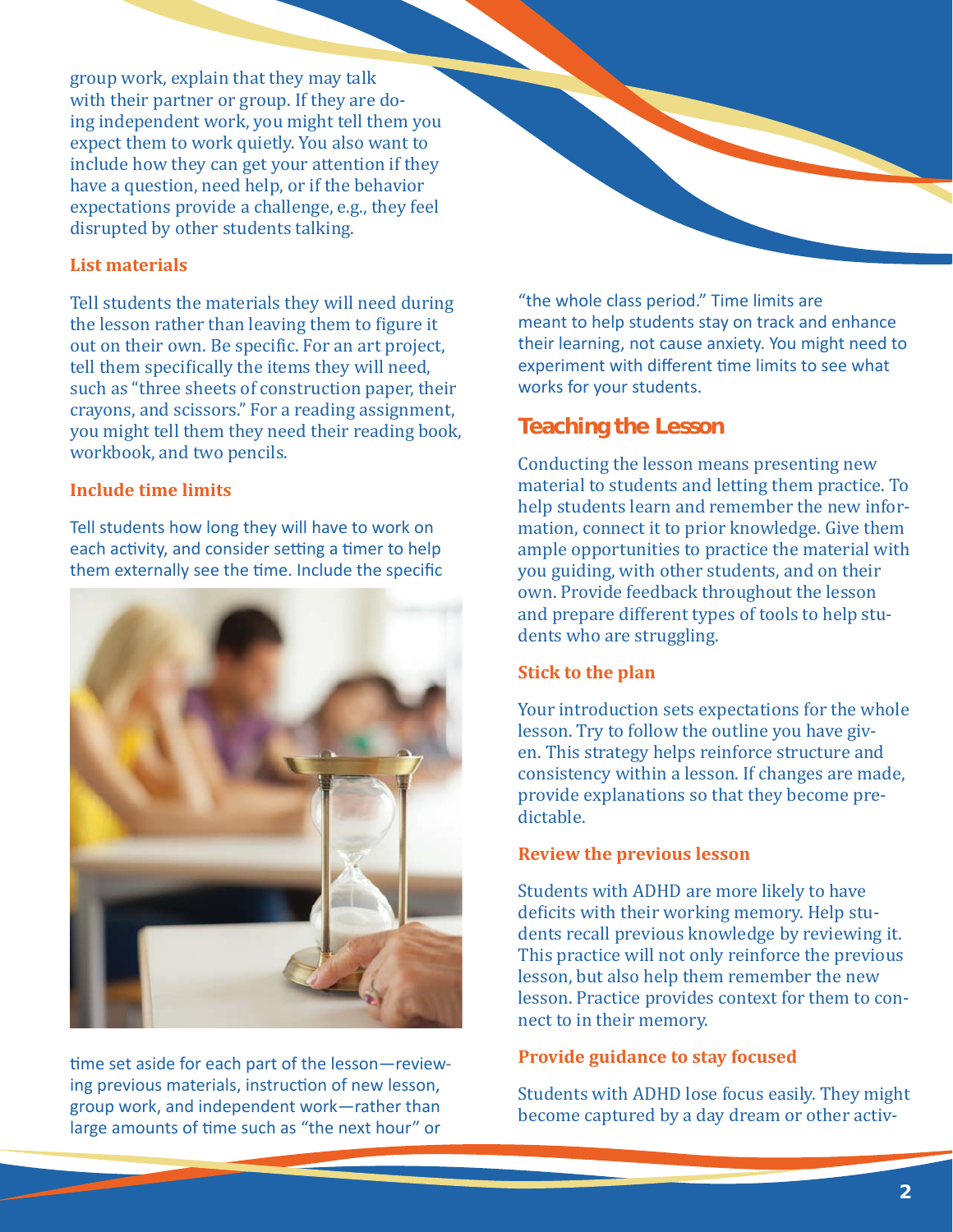ities in the classroom. During lessons, help them stay focused by using tools such as guided notes, colors, mnemonics, and probing questions.

# **Check for understanding**

While presenting the lesson and during practice activities ask open-ended questions. You might start by asking and then answering your own questions. You can then guide the class to the answer, allow students to answer collectively, and lastly answer on their own. Sample questions include, "What have you learned so far?" "How did you get that answer?" and "Why is this information important?"

# **Give students enough time**

Often more processing time is needed to learn new tasks. One teaching model, the gradual release of responsibility, transfers responsibility from the teacher to student through four stages (I do, we do, you do together, you do alone). Giving ample time in each stage allows students to practice mastery of information before moving on.

#### **Provide extra support**

Watch for students who are having difficulty comprehending the information. Provide extra help by explaining the material in a different way, using more examples, or having another student serve as a peer tutor.

#### **Break work into small steps**

When completing class work, divide assignments into smaller pieces. For example if you have a worksheet with 10 questions, cut the worksheet in half. Give the students the first five questions and then after they complete it, give them the remaining five. This helps students learn to break tasks into steps and keeps them engaged, setting them up to successfully complete an entire assignment.

#### **Incorporate assistive technology**

The use of technology allows students to participate actively and may help them organize their thoughts. Allowing students to do practice work on a computer or tablet or write on the board are ways to make assignments more engaging. Assistive technology can also be used to separate tasks into components and thus can avoid unnecessary multi-tasking. For example, dictating



notes before typing or writing an essay separates brainstorming from the task of writing and can make it more manageable.

# **Provide time reminders and model how to pace**

Often students with ADHD need help managing their time. Even though you've give total times for the lesson and each activity, continue to provide consistent and frequent reminders. In addition, model for students how to pace and work within a given time limit. For example, "You have 10 minutes left to complete these 6 practice problems. You should be on problem number three or four by now." These reminders help students stay on task and complete their work in the allotted time.

# **Ending a Lesson**

Conclude your lesson and help students transition to the next activity smoothly. How you end a lesson is as important as how you start it. Make sure you finish strong so that you can transition to the next lesson and start the process over with ease.

#### **Summarize key points**

Help students solidify the new knowledge they learned by reviewing the key concepts. Repetition is a must for student with ADHD. You can